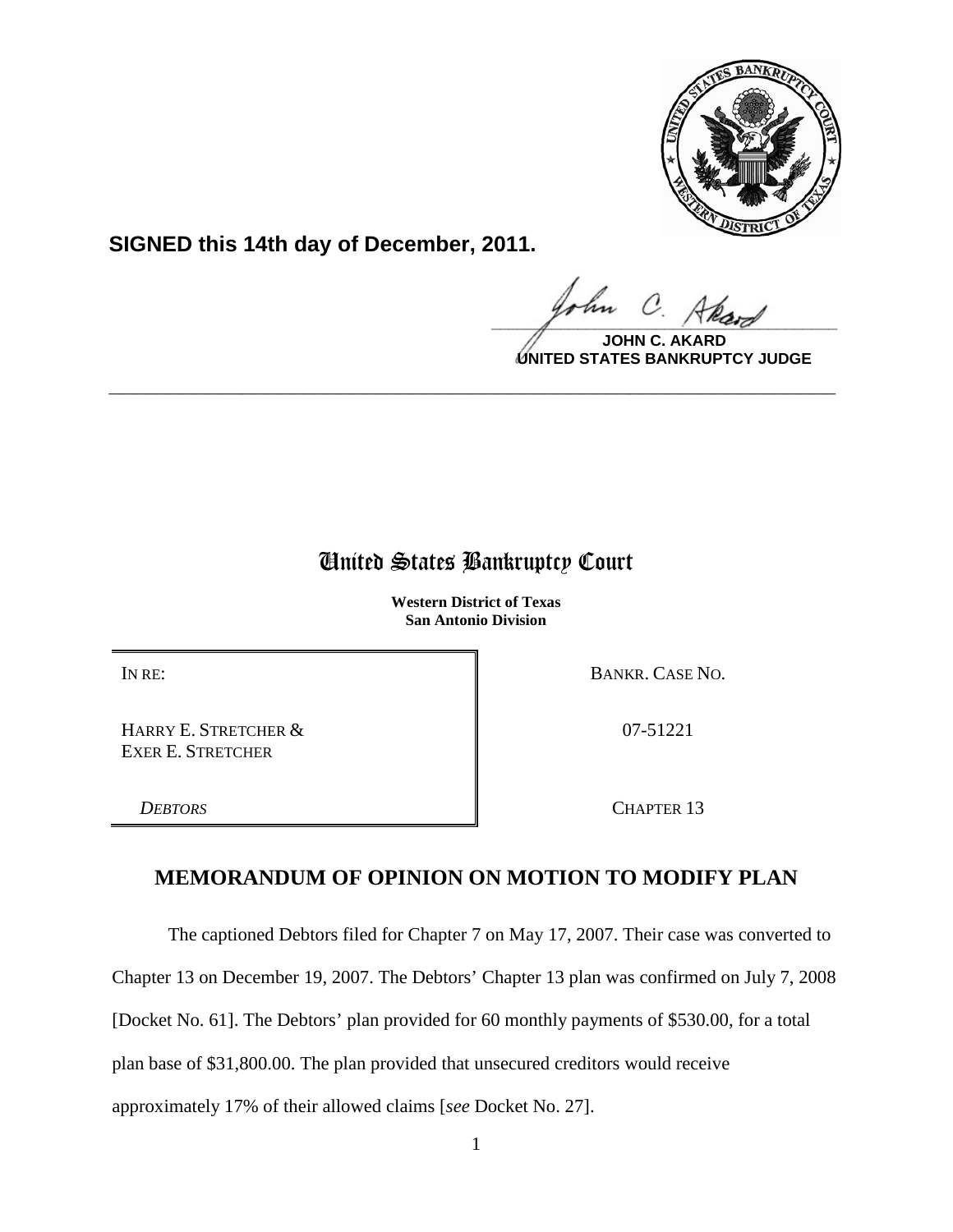Post-confirmation, on August 14, 2009, the Debtors filed an Application to Employ Special Counsel [Docket No. 71] to pursue a cause of action on behalf of the Debtors for a violation of the Texas Deceptive Trade Practices Act ("DTPA") that allegedly accrued on or about February 10, 2007 (before the Debtors' filed their original Chapter 7 petition). The court granted this application by order dated September 15, 2009 [Docket No. 73].

On July 13, 2011, the Debtors filed a Motion to Compromise Controversy and Authorize Disbursement of Settlement Proceeds [Docket No. 79]. In this motion, the Debtors proposed to settle their DTPA claim against Consumer Credit Counseling Service of Greater San Antonio and Paula Sutton for \$22,500.00. After attorneys' fees and costs, the net proceeds of this settlement came to  $$12,633.00$  $$12,633.00$  $$12,633.00$ .<sup>1</sup> The Chapter 13 Trustee objected to the Debtors' proposed settlement [Docket No. 79] on the grounds that the settlement proceeds constituted a postpetition asset that had to be added to the base of the Debtors' confirmed Chapter 13 plan. Nonetheless, the court orally granted the Debtors' motion on October 11, 2011, with an order due from the Chapter 13 Trustee. This order has not yet been filed.

On October 26, 2011, the captioned Debtors filed a Motion to Modify their Chapter 13 plan (the "Motion") [Docket No. 82]. The Motion recites that the Debtors have 14 months of payments left under their plan and no remaining unsecured creditors. The Debtors also represented in their Motion that, pursuant to their original Chapter 13 plan, unsecured creditors were to receive payments totaling  $$10,266.00^2$  $$10,266.00^2$  $$10,266.00^2$  over the life of the Debtors' plan. Of this amount, \$6,678.00 remains to be paid over the next 14 months. The Debtors seek to modify their Chapter 13 plan by making a lump sum payment of \$2,367.00 from the \$12,633.00 they received in the recent settlement of their DTPA claim. They do not seek to modify the amount of their monthly

<span id="page-1-0"></span> $<sup>1</sup>$  Neither the Debtors' DTPA claim nor the settlement proceeds were ever listed in the Debtors' schedules—the most</sup> recent amended schedules having been filed on May 7, 2008.

<span id="page-1-1"></span><sup>&</sup>lt;sup>2</sup> The Debtors' schedules filed in this case list their total unsecured debt at over \$36,000.00.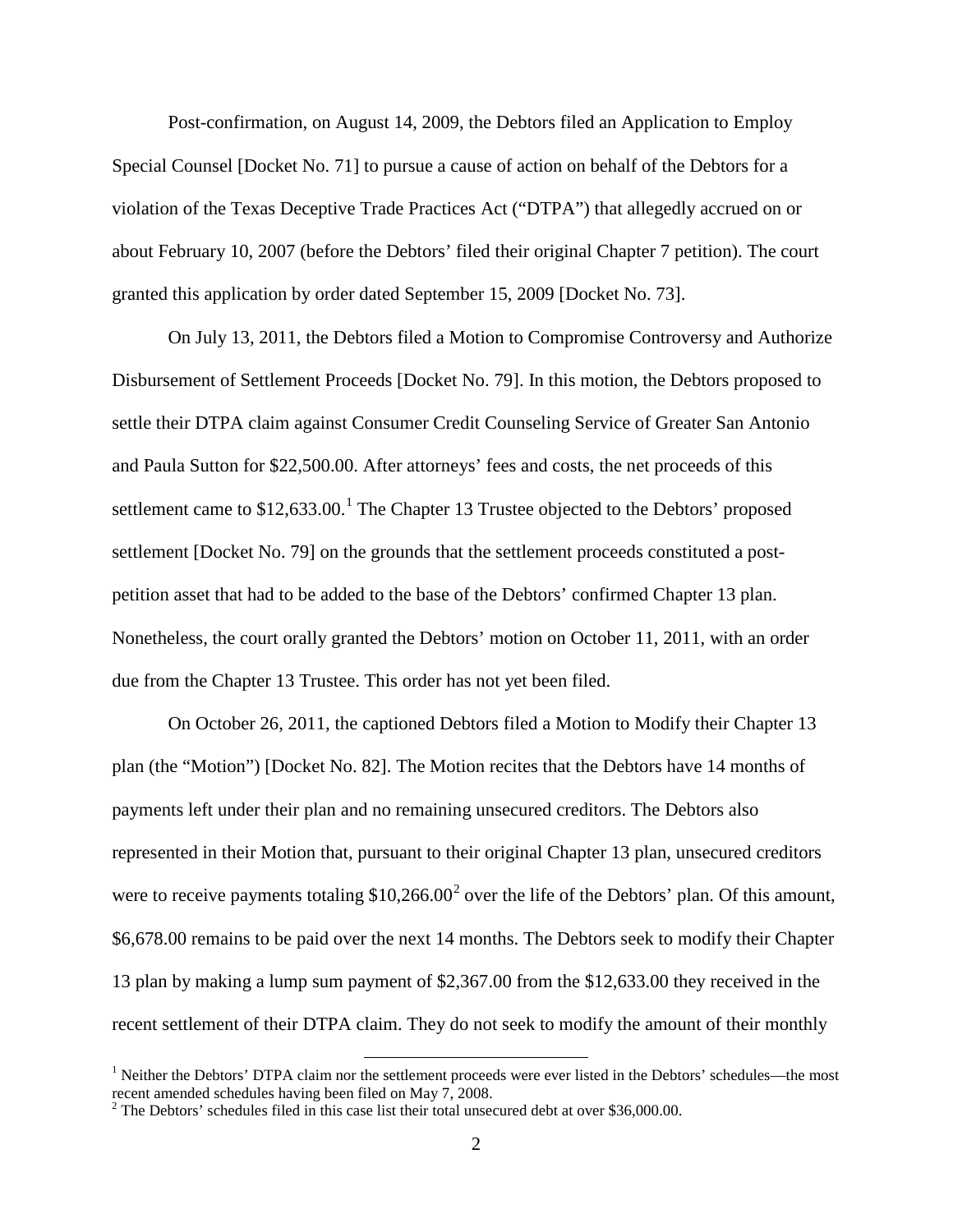payments or shorten the length of their plan. The lump sum payment of \$2,367.00 represents the difference between the amount the Debtors received in settlement of their cause of action and the amount the Debtors' Chapter 13 plan provides in payments to unsecured creditors. The Debtors' argument appears to be that, under a liquidation analysis performed now, which is a requirement for plan modifications, *see* 11 U.S.C. §1329(b)(1), 11 U.S.C. §1325(a)(4), the Debtors' only nonexempt asset would be the proceeds of the DTPA settlement—valued at  $$12,633.00.^3$  $$12,633.00.^3$  $$12,633.00.^3$ 

Accordingly, argue the Debtors, because the unsecured creditors are already receiving a total of \$10,266.00 under the plan, the Debtors should now only have to pay the difference between that amount and the current liquidation value of their non-exempt property (the settlement proceeds) of \$12,633.00. This comes out to \$2,367.00. The Debtors propose to pay this amount as a lump sum now, while continuing to make the originally scheduled plan payments for the duration of the plan (14 more months).

The Chapter 13 Trustee filed an Objection to the Motion to Modify in which the Trustee asserts that the \$12,633.00 constitutes additional disposable income and should be paid into the plan [Docket No. 83]. In their original schedules, the Debtors stated that they owed over \$36,000.00 in unsecured debts. The claims register in this case reveals that 6 claims have been filed for a total amount of approximately \$37,000.00. Thus, even with the addition of these funds, the unsecured creditors will not be paid in full. For the reasons discussed below, the Debtors' Motion will be denied.

## *Discussion*

In their Application to Employ Special Counsel [Docket No. 71] the Debtors state that their DTPA claim accrued on February 10, 2007. The Debtors filed their Chapter 7 petition for

<span id="page-2-0"></span> $3$  In the order confirming the Debtors' original Chapter 13 plan [Docket No. 61], the court found that the liquidation value of the Debtors' non-exempt property, as of the date of confirmation, was \$0.00.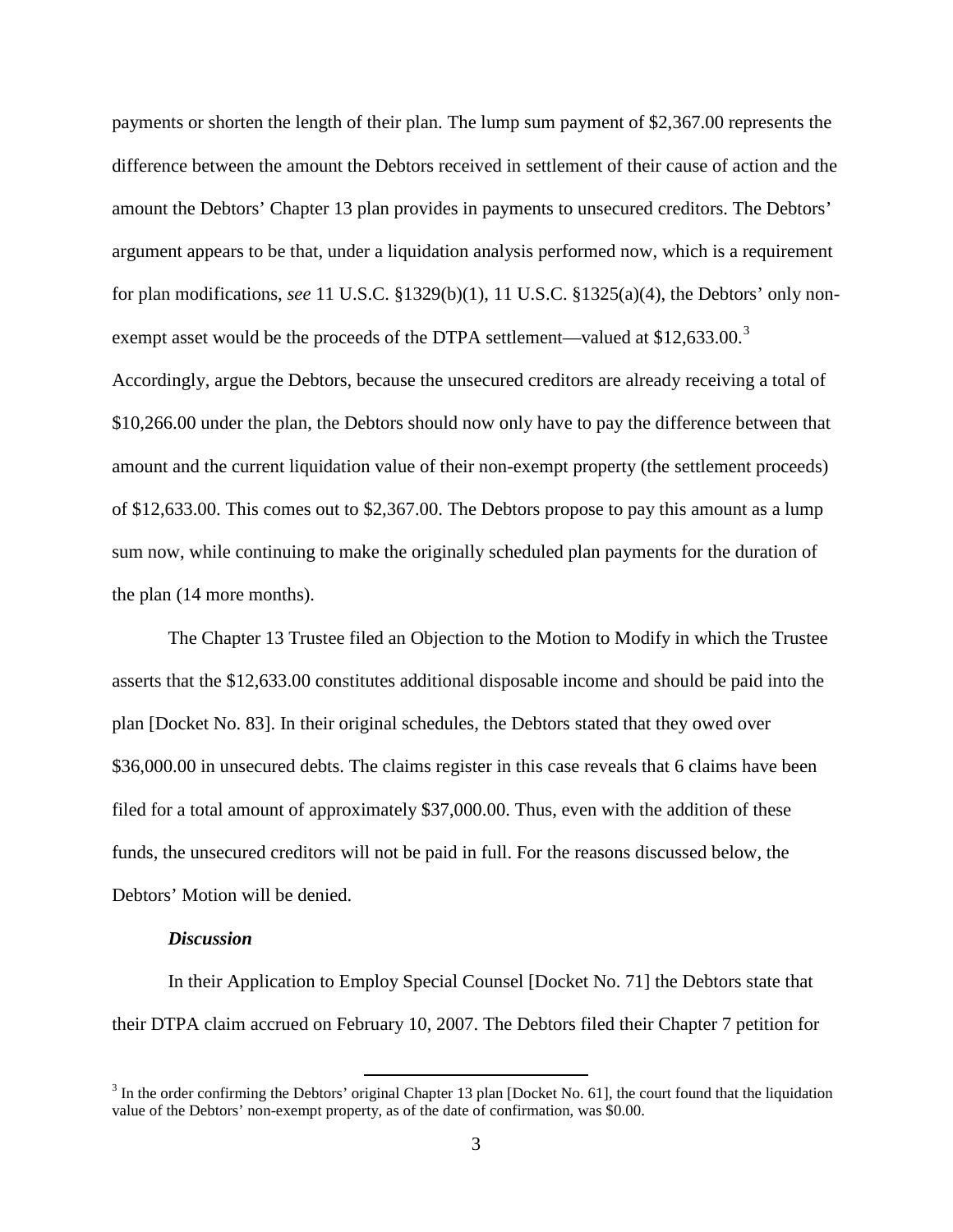relief on May 17, 2007. That case was converted to the present Chapter 13 case on December 19, 2007. "Section 541 of the Bankruptcy Code provides that virtually all of a debtor's assets, including causes of action belonging to the debtor at the commencement of the bankruptcy case, vest in the bankruptcy estate upon the filing of a bankruptcy petition." *Kane v. Nat'l Union Fire Ins. Co.*, 535 F.3d 380, 385 (5th Cir. 2008) (citing 11 U.S.C. § 541). Additionally, for Chapter 13 cases, the definition of "property of the estate" is expanded to include "all property of the kind specified in [section 541] that the debtor acquires after the commencement of the case but before the case is closed, dismissed, or converted…, whichever occurs first…" 11 U.S.C. § 1306(a). Finally, the order confirming the Debtors' Chapter 13 plan provides, in accordance with the standard confirmation order for the Western District of Texas, that: "[a]ll property of the estate, including any income, earnings, or other property which may become part of the estate during the administration of the case, shall not revest in the Debtor." [Docket No. 61]. In short, the Debtors' pre-petition DTPA cause of action, and the subsequent settlement proceeds, constituted property of the Debtors' estate at all relevant times.

The question thus becomes whether the Debtors must add the total amount of the settlement proceeds to the base of their plan, or whether simply satisfying the liquidation analysis by making a lump sum payment of \$2,367.00 is sufficient.

To initially confirm a Chapter 13 plan, the plan must satisfy various requirements of sections 1325(a) and (b). Particularly relevant here are sections  $1325(a)(4)$  and  $1325(b)(1)$ . Section 1325(a)(4), referred to as the "liquidation analysis," provides:

(a) Except as provided in subsection (b), the court shall confirm a plan if-- … (4) the value, as of the effective date of the plan, of property to be distributed under the plan on account of each allowed unsecured claim is not less than the amount that would be paid on such claim if the estate of the debtor were liquidated under chapter 7 of this title on such date[.]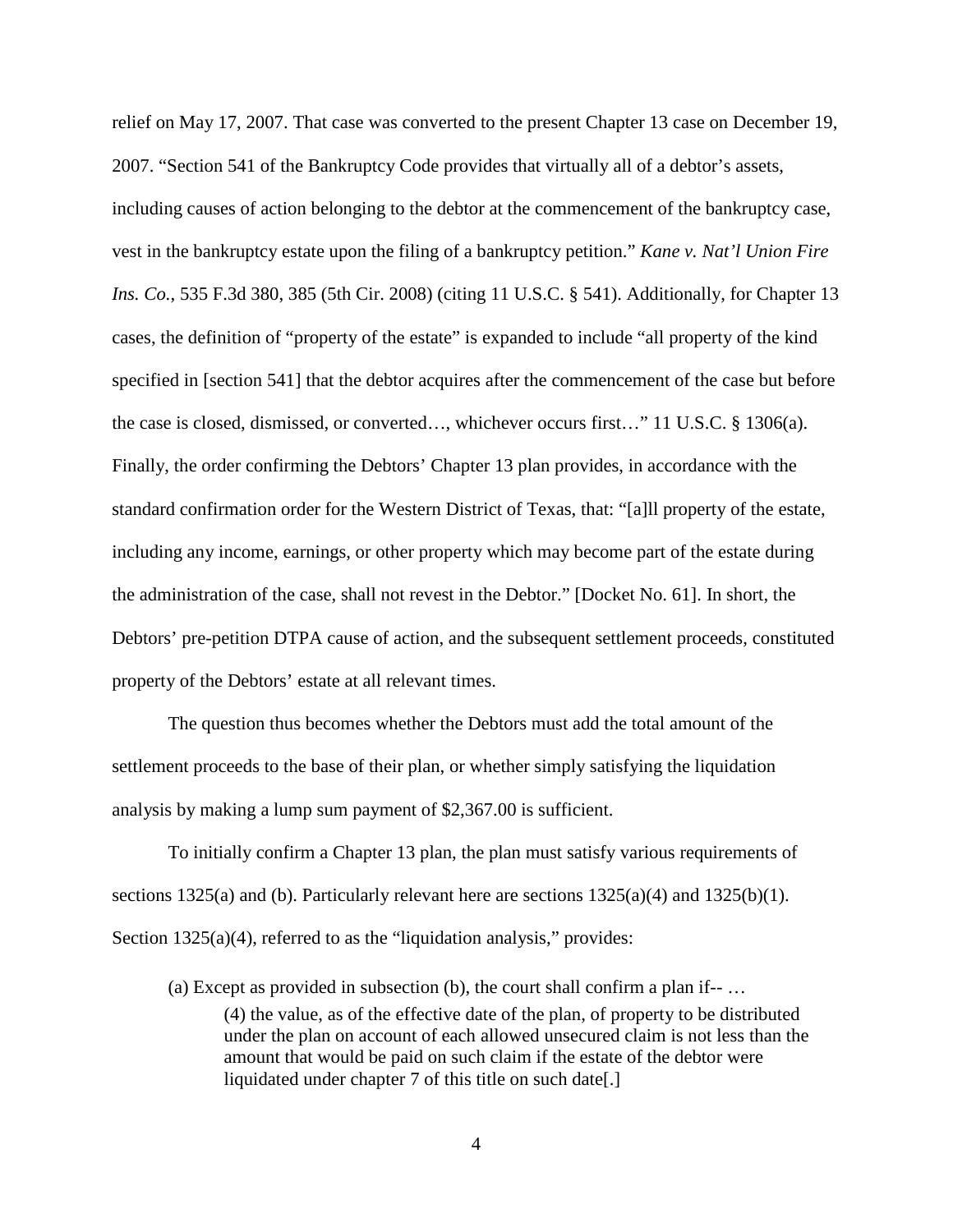11 U.S.C. § 1325(a)(4). Section 1325(b)(1), referred to as the "disposable income test," provides that, if the trustee or a creditor objects to confirmation of the debtor's plan, the court may not approve the plan unless it "provides that all of the debtor's projected disposable income to be received in the applicable commitment period beginning on the date that the first payment is due under the plan will be applied to make payments to unsecured creditors under the plan." 11

U.S.C. § 1325(b)(1)(B).

Here, the Debtors argue that, while initial confirmation of a plan requires satisfaction of

both the liquidation analysis and—upon objection by a creditor or the trustee—the disposable

income test, modification of a Chapter 13 plan requires satisfaction of only the liquidation

analysis.

Section 1329 of the Code governs plan modifications. Section 1329 provides:

(a) At any time after confirmation of the plan but before the completion of payments under such plan, the plan may be modified, upon request of the debtor, the trustee, or the holder of an allowed unsecured claim, to--

 (1) increase or reduce the amount of payments on claims of a particular class provided for by the plan;

(2) extend or reduce the time for such payments;

 (3) alter the amount of the distribution to a creditor whose claim is provided for by the plan to the extent necessary to take account of any payment of such claim other than under the plan ...

(b) (1) Sections 1322(a), 1322(b), and 1323(c) of this title [11 USCS §§ 1322(a), 1322(b), and 1323(c)] and the requirements of section 1325(a) of this title [11 USCS  $\S$  1325(a)] apply to any modification under subsection (a) of this section.

11. U.S.C. § 1329. It is clear that the liquidation analysis applies to the Debtors' proposed plan modification. *See In re Stinson*, 302 B.R. 828, 832 (Bankr. D. Md. 2003) ("When considering a plan modification where assets have not re-vested and thus are estate assets at the time of sale, the court is required to perform a liquidation analysis under Section 1325(a)(4) as of the time of the requested modification, not as of the date of confirmation of the original plan."). However,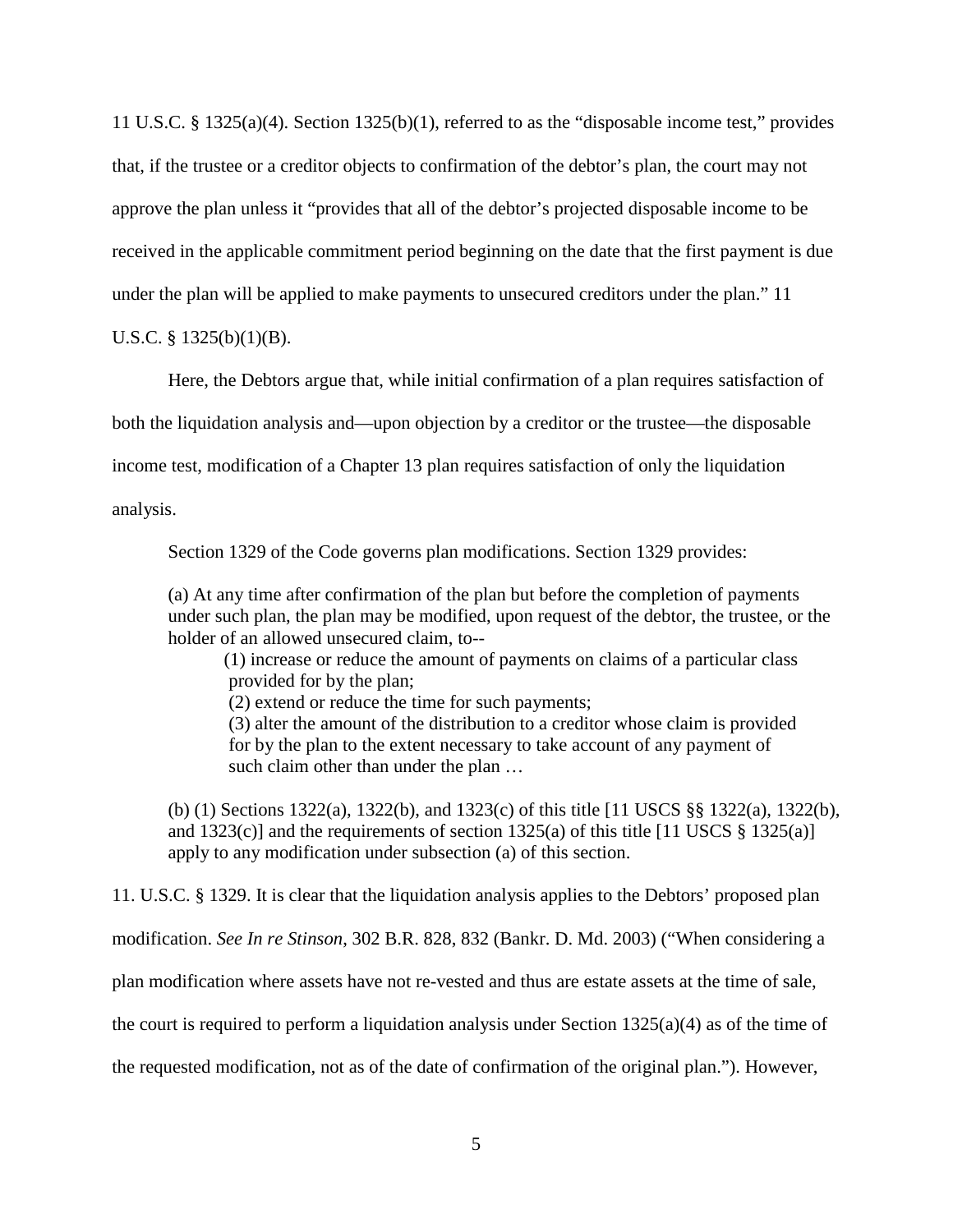there is a split in authority on the issue of whether the section 1325(b)(1) disposable income test applies to plan modifications. Although it now appears to be the minority position,<sup>[4](#page-5-0)</sup> this court agrees with the bankruptcy court for the Northern District of Texas which concluded that "[a]though section 1329 does not expressly state that a postconfirmation modification must satisfy the disposable income test, [this court has] held that a modification of this nature must satisfy Code  $\S 1325(a)(1)$ , which (at least if the modification is proposed by the debtor) indirectly necessitates compliance with the disposable income test." *In re Braune*, 385 B.R. 167, 170 (Bankr. N.D. Tex. 2008) (citing *In re Nahat*, 315 B.R. 368, 377 (Bankr. N.D. Tex. 2004); *In re Solis*, 172 B.R. 530, 532 (Bankr. S.D.N.Y. 1994); *In re Martin*, 232 B.R. 29, 36-37 (Bankr. D. Mass. 1999), and noting that "[s]ection  $1325(a)(1)$  requires the plan or postconfirmation modification to conform to the 'provisions of this chapter and with other applicable provisions of this title.'"); *see also In re Riddle*, 410 B.R. 460, 463 (Bankr. N.D. Tex. 2009) (confirming debtors' plan modification after concluding, among other things, that "substantially all of Debtors' disposable income will be committed to the plan going forward");  $<sup>5</sup>$  $<sup>5</sup>$  $<sup>5</sup>$ </sup>

<span id="page-5-0"></span> <sup>4</sup> *See In re Grutsch*, 453 B.R. 420, 424 (Bankr. D. Kan. 2011) (noting that "although there is a split in authority, the vast majority of courts deciding the issue have held that post-confirmation modifications are not governed by 11 U.S.C. § 1325(b).").

<span id="page-5-1"></span><sup>5</sup> *But see In re McCollum*, 363 B.R. 789, 798 (E.D. La. 2007) ("When a debtor seeks to modify a confirmed plan to reduce the time required to make payments, Section 1329(b)(1) provides that the requirements of Section 1325(a) apply to the modification. Section 1325(a) includes the 'best interests of the creditors' test but not the disposable income test, which is included in Section 1325(b). The Trustee argues that the provisions of Section 1325(b) are incorporated by reference in Section 1325(a). This argument is unpersuasive. Section 1329(b)(1) explicitly provides that, along with Section 1325(a), Sections 1322(a) and (b) apply to post-confirmation modifications. It is unlikely that Congress chose to list specific subsections of the Code that would be applicable to post-confirmation modifications but chose to omit Section 1325(b) because it is incorporated by reference in another section. Thus, the plain meaning of the statute supports the bankruptcy court's conclusion that, even if early termination constituted a plan modification, such modification was not subject to the disposable income test."); *In re Gonzalez*, 2008 Bankr. LEXIS 2056, at \*34-35 (Bankr. S.D. Tex. July 3, 2008) ("When considering whether to approve a proposed modification, the Court considers §§ 1322(a)-(b), 1323(c) and 1325(a). Notably absent is § 1325(b). Accordingly, when considering a modification, the Court considers (among other things) whether the modification was proposed in good faith, but does not consider § 1325(b)'s projected disposable income test.").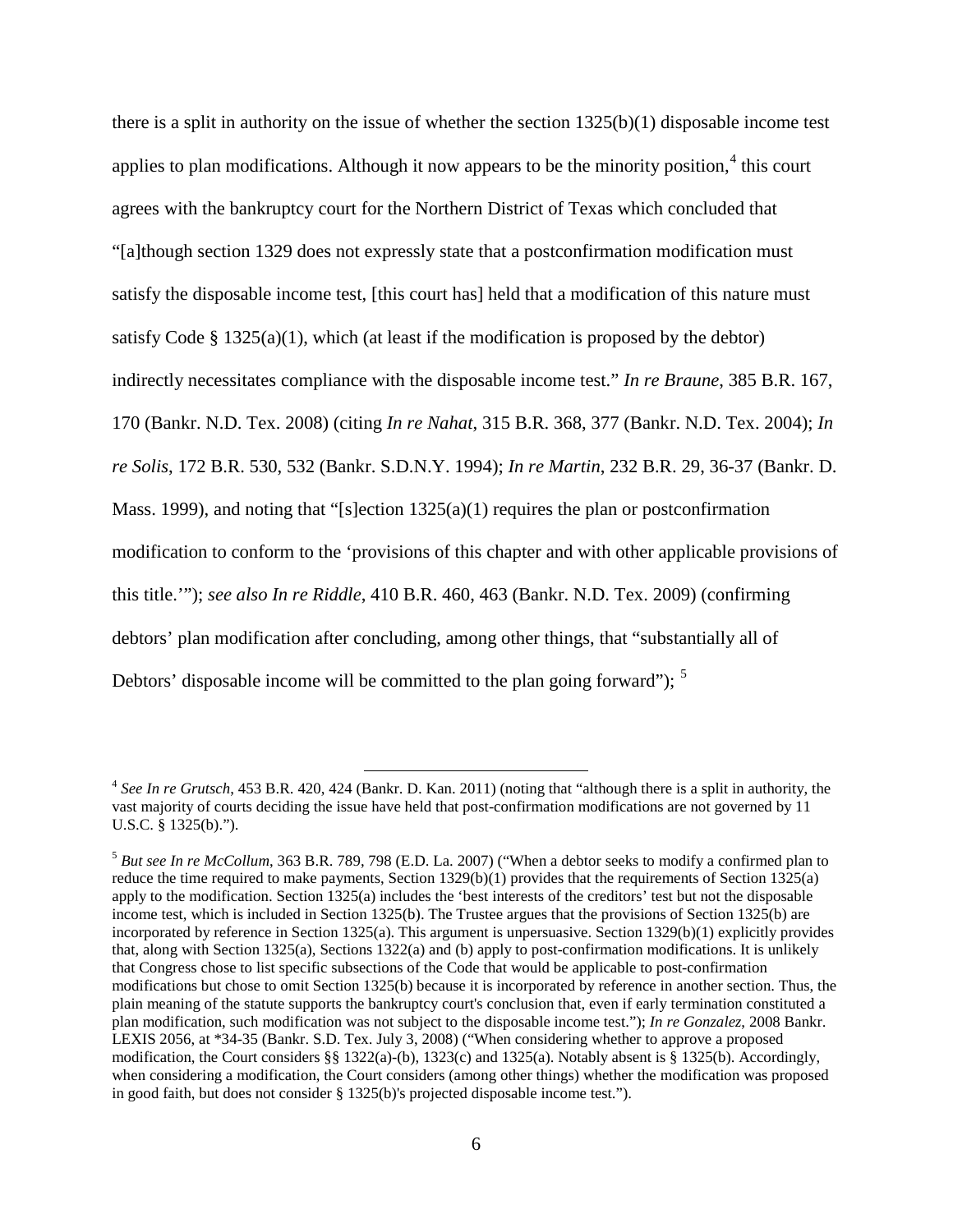This conclusion—that the disposable income test applies in the context of plan modifications—supports and conforms to the general rule that the trustee (or a creditor or the debtor) may request a plan modification in the event a debtor's income increases postconfirmation. *See United States Tr. v. Cortez (In re Cortez)*, 457 F.3d 448, 457 (5th Cir. Tex. 2006) (stating that, under section  $1325(b)(1)(B)$ , "[i]f the trustee objects to the plan confirmation, the court may not approve the plan unless it 'provides that *all* of the debtor's projected disposable income to be received [during the plan] will be applied to make payments under the plan.' 11 U.S.C. § 1325(b)(1)(B) (emphasis added)"; and further stating that "[e]ven if the plan, as initially proposed, is confirmed, § 1329 allows the trustee to seek a subsequent modification of the plan based on an increase in the debtor's income, so that more money is paid to the creditors.").

Having concluded that, contrary to the Debtors' assertions, the "disposable income test" (as well as the liquidation analysis) applies to plan modifications, the next question becomes whether the Debtors' post-confirmation settlement proceeds constitute "disposable income" such that these proceeds must be added to the base of the Debtors' Chapter 13 plan. Before BAPCPA was enacted, "disposable income" was defined as "income which is received by the debtor and which is not reasonably necessary to be expended . . . for the maintenance and support of the debtor or a dependent of the debtor. . . ." 11 U.S.C.  $\S$  1325(b)(2)(A) (1994). The Bankruptcy Code now defines "disposable income" as follows: "current monthly income received by the debtor less amounts reasonably necessary to be expended—(A)(i) for the maintenance or support of the debtor or a dependent of the debtor, or for a domestic support obligation, that first becomes payable after the date the petition is filed…" 11 U.S.C. § 1325(b)(2)(A). In turn,

7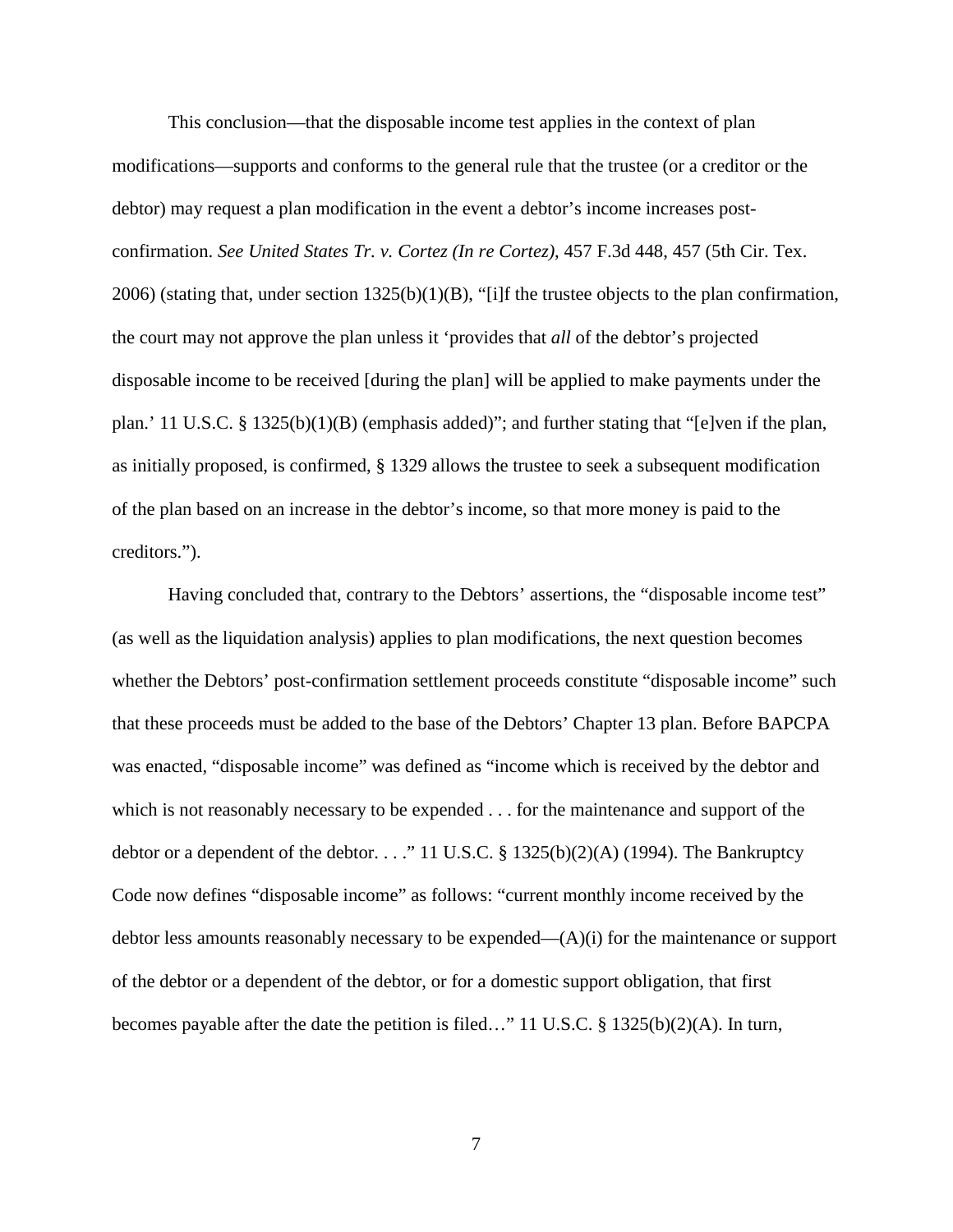BAPCPA defines "current monthly income" the debtor's "average monthly income from all sources" during the six months preceding the filing. 11 U.S.C.  $\S$  101(10A)(A)(i).

While these definitions might suggest that a debtor's "projected disposable income" under section  $1325(b)(1)(B)$  depends on historical data (given the definition of "disposable" income" under section 1325(b)(2)), such that post-confirmation changes in a debtor's income would not change the calculation of "projected disposable income" for purposes plan modification,<sup>[6](#page-7-0)</sup> the Fifth Circuit has concluded that "projected disposable income" is not the same thing as "disposable income," and thus the definition of "disposable income" under section 1325(b)(2) is just the starting point for determining "projected disposable income" under section 1325(b)(1)(B) (the "disposable income test"). Said the Fifth Circuit,

As noted, Congress changed the definition of 'disposable income' in § 1325(b)(2), but left unchanged the phrase 'projected disposable income' in § 1325(b)(1)(B). We are persuaded that the independent definition of 'projected' adds to the phrase's overall meaning. The term 'projected,' not defined in the statute, means '[t]o calculate, estimate, or predict (something in the future), based on present data or trends.' *In re Jass*, 340 B.R. at 415 (quoting the Am. Heritage College Dictionary 1115 (4th ed. 2002)). In view of this definition, with which [the debtor] agrees, we interpret the phrase 'projected disposable income' to embrace a forward-looking view grounded in the present via the statutory definition of 'disposable income' premised on historical data. The statutorily defined 'disposable income' is the starting point--it is presumptively correct--from which the bankruptcy court projects that income over the course of the plan. Under this interpretation, the statutory definition of 'disposable income' is integral to the bankruptcy court's decision to confirm or reject a Chapter 13 debtor's proposed plan.

Additional language in  $\S 1325(b)(1)$  supports this conclusion. Specifically, the statute speaks of 'the debtor's projected disposable income to be received in the applicable commitment period.' This language links 'projected disposable income' with the debtor's income actually received during the plan, and indicates a forward-looking orientation of the phrase. Further, the statute requires the projection to be performed 'as of the effective date of the plan,' which allows for consideration of evidence at the time of the plan's confirmation that may alter the historical calculation of disposable income on Form 22C. Finally, the statute directs that projected disposable income 'be applied to make

<span id="page-7-0"></span><sup>&</sup>lt;sup>6</sup> This reasoning has also been used as support for not applying the disposable income test to plan modifications. *See, e.g., In re Walker*, 2010 Bankr. LEXIS 3618, at \*25-26 (Bankr. C.D. Ill. Oct. 21, 2010).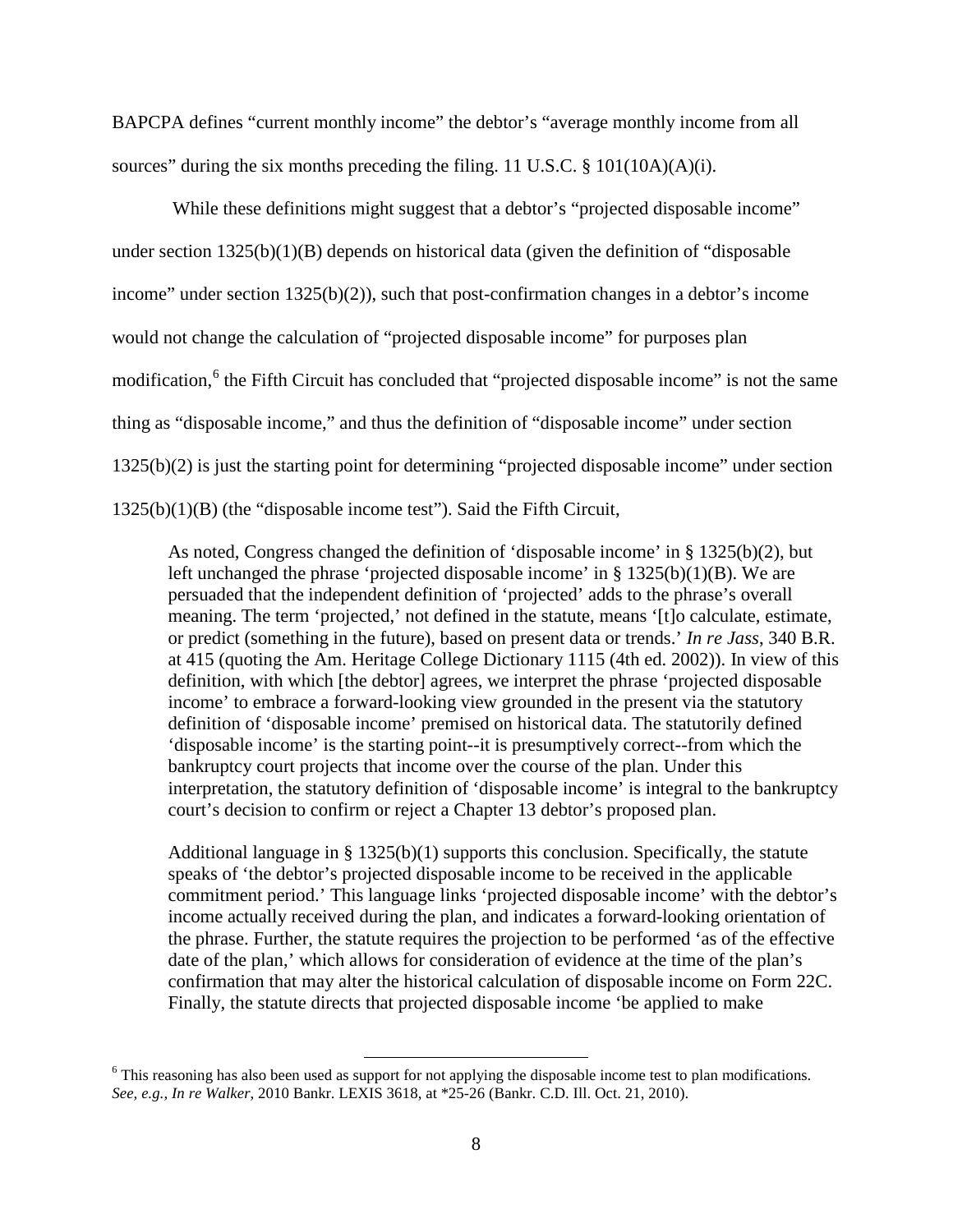payments,' contemplating that the debtor will actually receive this money in the first place.

*Nowlin v. Peake (In re Nowlin)*[, 576 F.3d 258, 263 \(5th Cir. Tex. 2009\).](http://www.lexis.com/research/xlink?app=00075&view=full&searchtype=get&search=576+F.3d+258%2520at%2520263) *See also In re Hardacre*, 338 B.R. 718, 722 (Bankr. N.D. Tex. 2006) (noting that "[w]hile Congress could have used the phrase 'disposable income' in section  $1325(b)(1)(B)$  and thereby invoked its definition as set forth in section 1325(b)(2), it chose not to do so. Consequently, Congress must have intended 'projected disposable income' to be different than 'disposable income.'").

This court finds that, in accordance with the Fifth Circuit's conclusion that "analysis of a debtor's "projected disposable income," as defined in section 1325(b)(1), should take into account "evidence of present or reasonably certain future events that [will] substantially change the debtor's financial situation," *Nowlin,* 576 F.3d at 266–67, the present Debtors' settlement proceeds must be included in the Debtors' projected disposable income for purposes of plan modification.<sup>[7](#page-8-0)</sup> The Debtors have received \$12,633.00 in settlement proceeds and this has substantially changed their financial situation. In short, under the Fifth Circuit's forward-looking approach to "projected disposable income," these proceeds must be included in the Debtors' projected disposable income and added to the base of the Debtors' plan in order to satisfy the section 1325(b) disposable income test.

Finally, the Debtors argue that the proceeds should not be considered disposable income because the Debtors need to use the money to purchase a new car. No evidence was presented at the hearing regarding the Debtors' need to purchase a new car, or whether use of any or all of the settlement money is reasonably necessary to purchase the car. Accordingly, the court will deny

<span id="page-8-0"></span> $7$  To constitute "projected disposable income" the proceeds must first constitute income. Black's Law Dictionary defines "income" as: "[t]he money or other form of payment that one receives, usually periodically, from employment, business, investments, royalties, gifts, and the like.' Black's Law Dictionary (9th ed. 2009). As stated by the bankruptcy court in *In re Launza*, "[i]f gifts constitute income, then monies received in the settlement of a lawsuit also constitute income." 337 B.R. 286, 289 (Bankr. N.D. Tex. 2005).